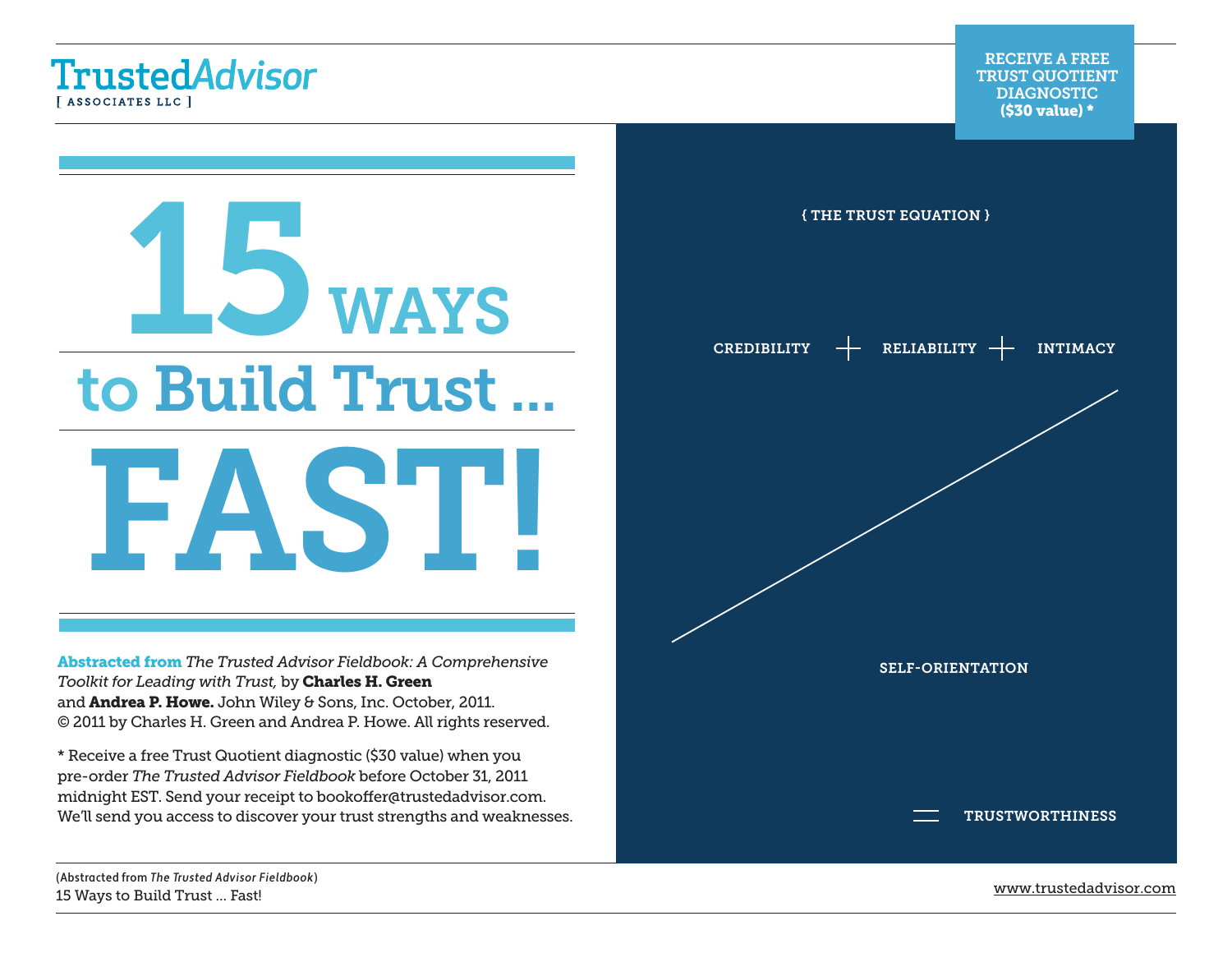

# *15 Ways to Build Trust ... Fast!*

- **1.** Show you've done your homework.
- 2. Take a point of view.
- 3. Speak the truth … always.
- 4. Combine your words with presence.
- **5.** Make lots of small promises.
- 6. Be on time.
- 7. Use their terminology.
- 8. Be willing to name the proverbial elephant in the room.
- 9. Listen with empathy.
- 10. Tell them something you
- appreciate about them.
- **11.** Address people by name.
- 12. Give away ideas.
- 13. Build a shared agenda.
- 14. Steer clear of premature
- problem-solving.
- 15. Relax your mind.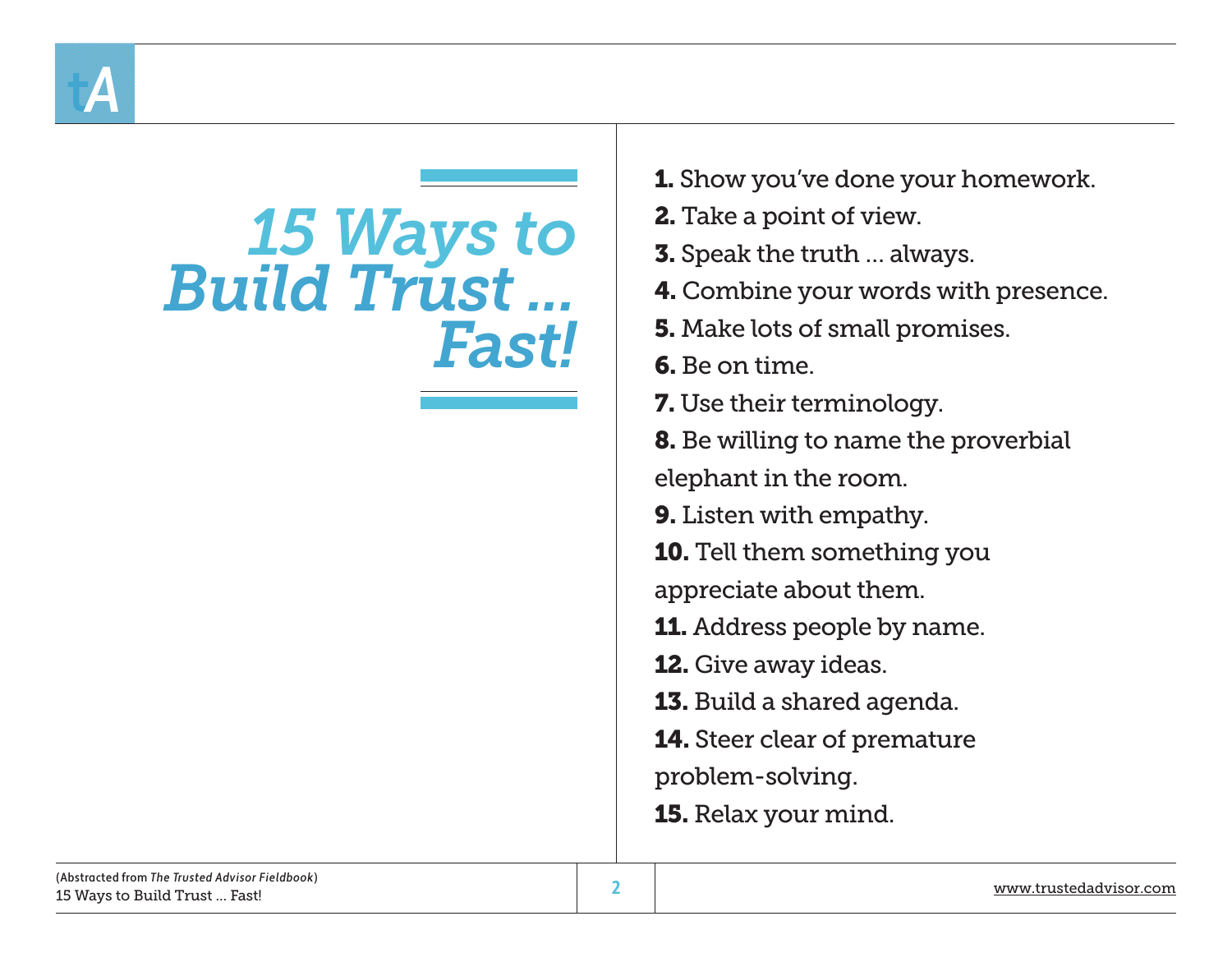

*It's a Myth that Trust Takes Time*

Think about the symbolism that hits you the minute you enter your physician's office: the white coat, the stethoscope, the degree on the wall. How long does it take her to establish credibility with these signs of credentials and expertise? Not long.

Trusting quickly is a profoundly common human behavior; we all make split-second decisions based on a variety of factors, few of which boil down to the kind of rigorous analysis we like to believe we follow.

In fact, of the four variables that comprise trustworthiness—Credibility, Reliability, Intimacy, and Self-Orientation—only Reliability actually takes time to establish. By definition, Reliability requires consistency over time to demonstrate. And yet even Reliability can be accelerated.

#### THE TRUST EQUATION

The Trust Equation is a deconstructive, analytical model of the components of trustworthiness.

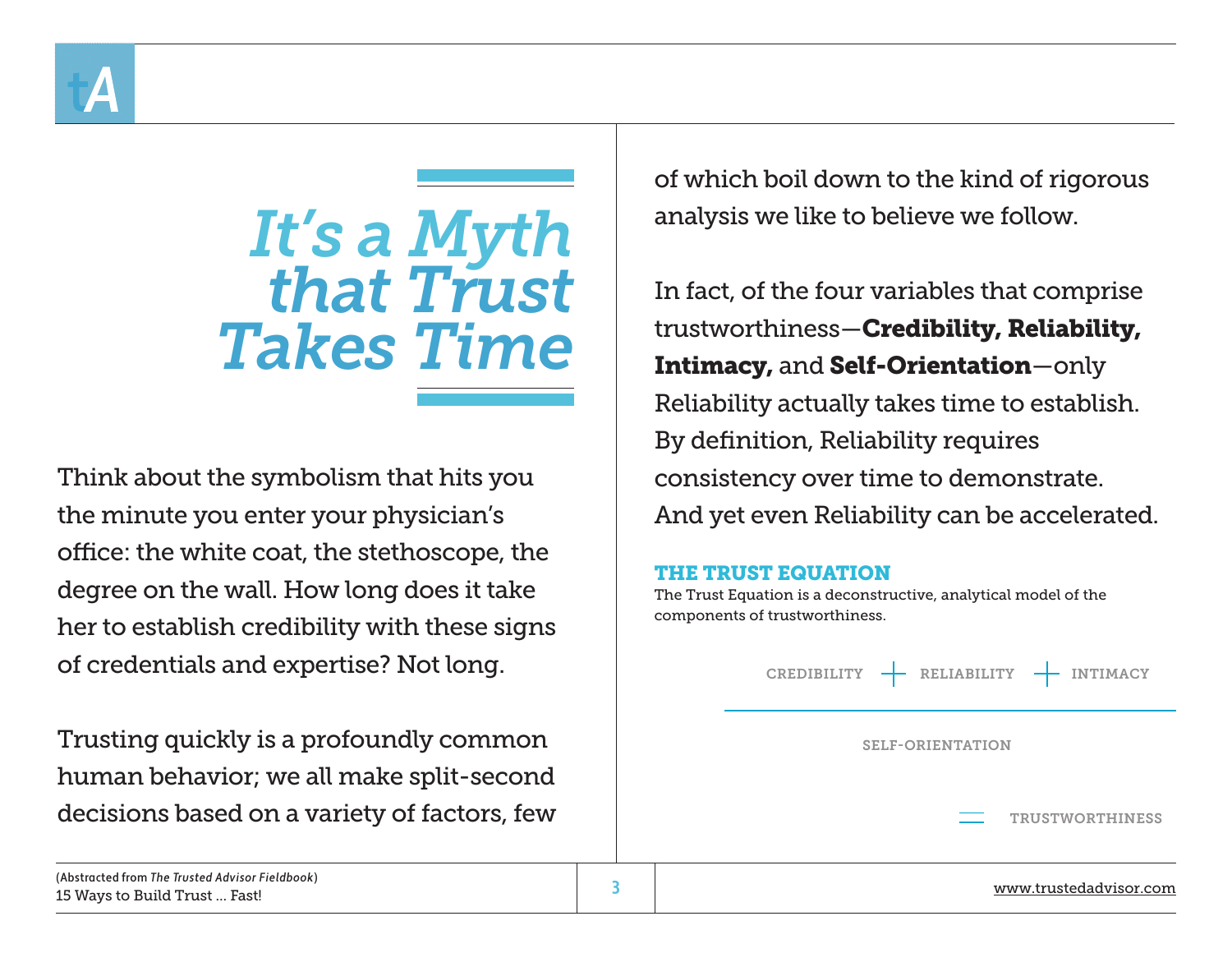

*Why Should I Care About Trust? Does Trust Matter to My Business?*

Trust matters because relationships are vital to the conduct of business. Some base level of trust is required just to have employment contracts, or to engage in commercial transactions. Beyond such minimum thresholds, trust becomes essential to success.

The level of trust in business relationships whether external, as in sales or advisory roles, or internal, as in a services function is a greater determinant of success than anything else, including content excellence. If you want to get things done with efficiency, success, and ease, build trust with colleagues, vendors, clients, and customers as quickly as possible.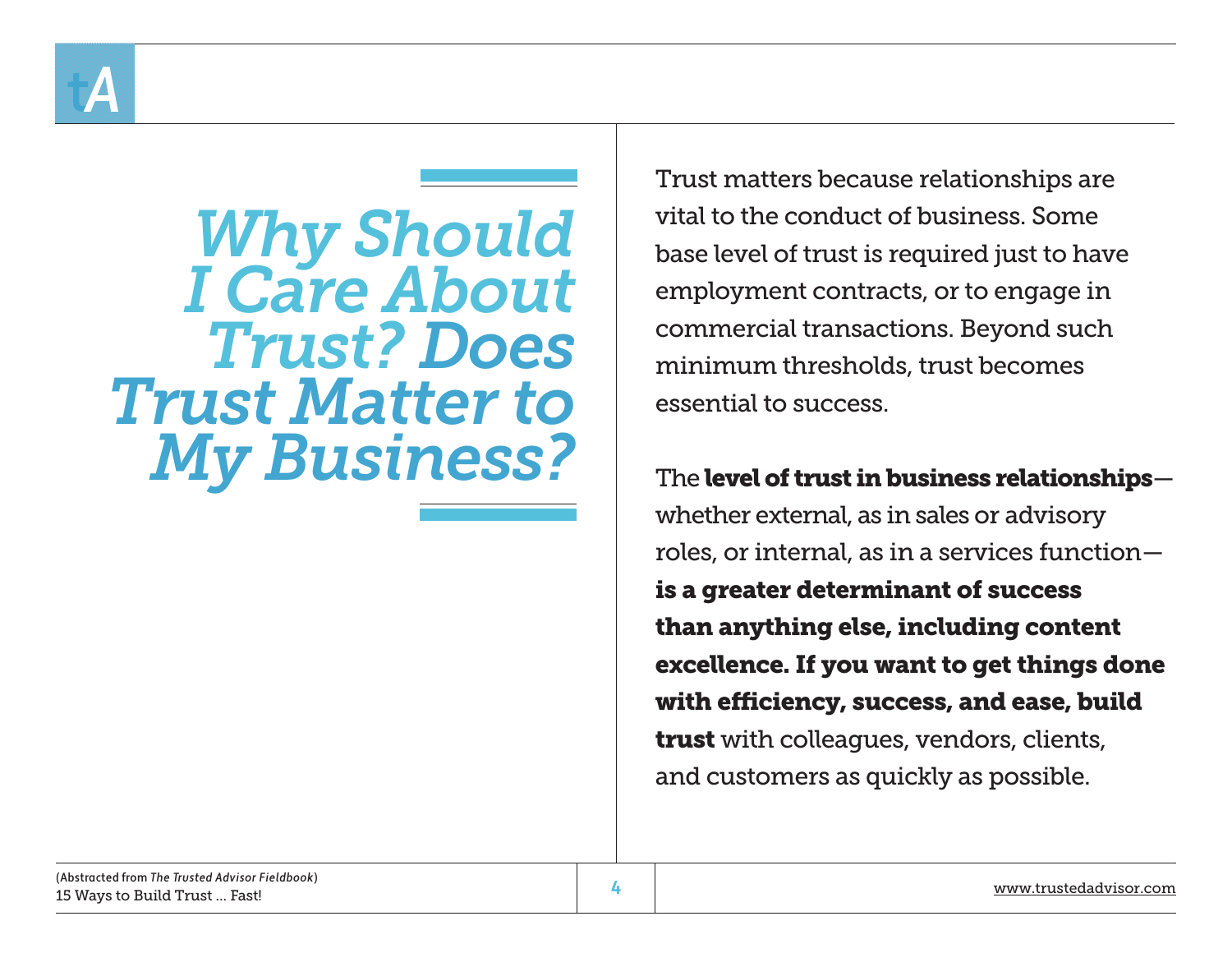

To help you achieve your business goals, we offer 15 high impact and fast **payback actions** you can take to build trust, organized by the four variables of trustworthiness mentioned above. Each of these takes minutes, if not seconds. Choose a combination of actions, based on your audience and your own strengths and weaknesses.

We've included some scripted suggestions here to be more concrete. Bear in mind that the words you choose should reflect your own style and personality. Being genuine is an absolute must to increasing trust.

*Expertise is like love: not only is it unlimited, you destroy it by not giving it away. – from* The Trusted Advisor

*The level of trust in business relationships is a greater determinant of success than anything else, including content excellence.*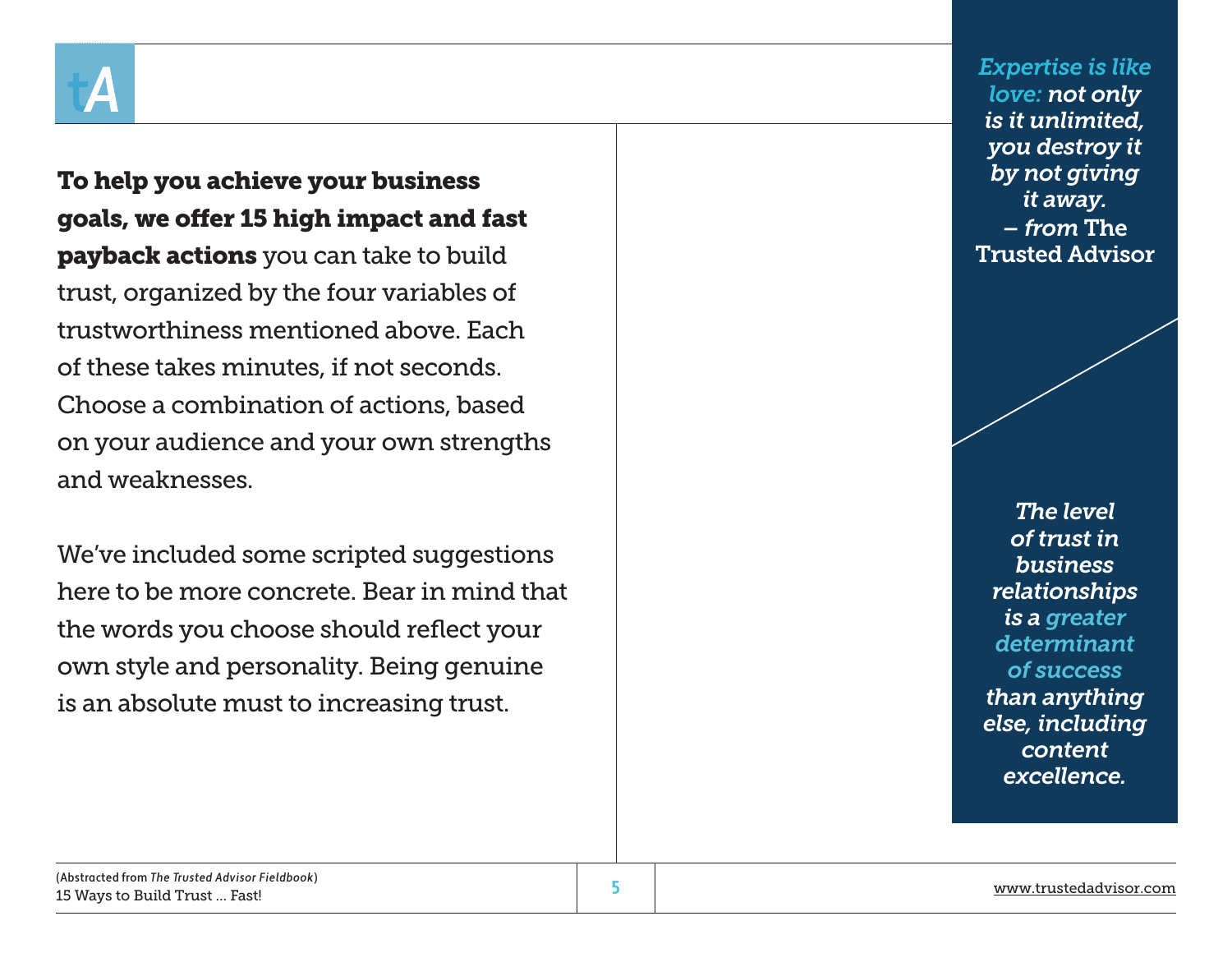

*4 Quick Ways To Build Credibility With Others:*

## 1. Show you've done your homework.

Engage by sharing something of value to the other, not something just about yourself. Let your client know that you just might be someone who could help in finding a solution to a specific problem.

*"Jorge, I understand you have some concerns about your department's ability to scale in the coming year. Do I have that right?"*

**2. Take a point of view.** The "Advisor" part of "Trusted Advisor" requires that you put a stake in the ground by sharing your ideas, opinions, and perspectives. Even if what you say ends up being rejected or wrong, it will stimulate a reaction and crystallize issues, and that's valuable in and of itself. Your point of view is a catalyst—a way of helping your client think and engage with you. *"Ann, I believe the Help Desk is going to make or break this project, and that's where we should focus our attention first. How do* 

*you see it?"*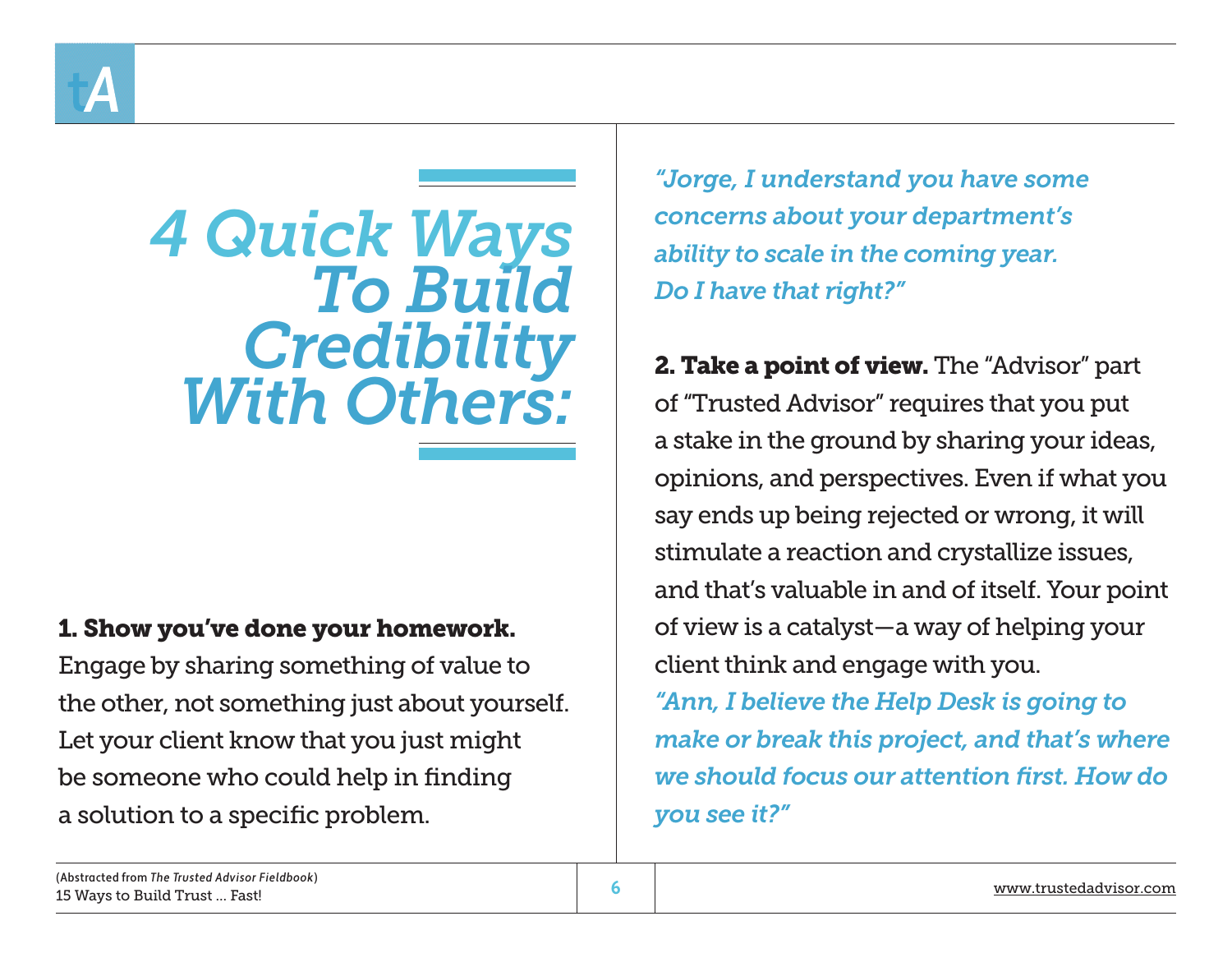**3. Speak the truth ... always.** Credibility is as much about honesty as it is about know-how. Having the courage to say something uncomfortable, difficult, or unpopular from a perspective of genuine concern for your client is an instant trustbuilder. It's natural to think you can't take this kind of risk until trust has been established—but paradoxically, this is exactly the kind of risk-taking that builds trust quickly. When Jorge asks you a tough question and the truth is you don't know the answer, say so. And if you're embarrassed about that, say so.

 *"Jorge, that's a great question and I'm embarrassed to say I don't know the answer."*

4. Combine your words with presence. Offer a firm handshake, make eye contact when culturally appropriate, and keep a confident not arrogant—air.

> *Having the courage to say something uncomfortable, difficult, or unpopular from a perspective of genuine concern for your client is an instant trustbuilder.*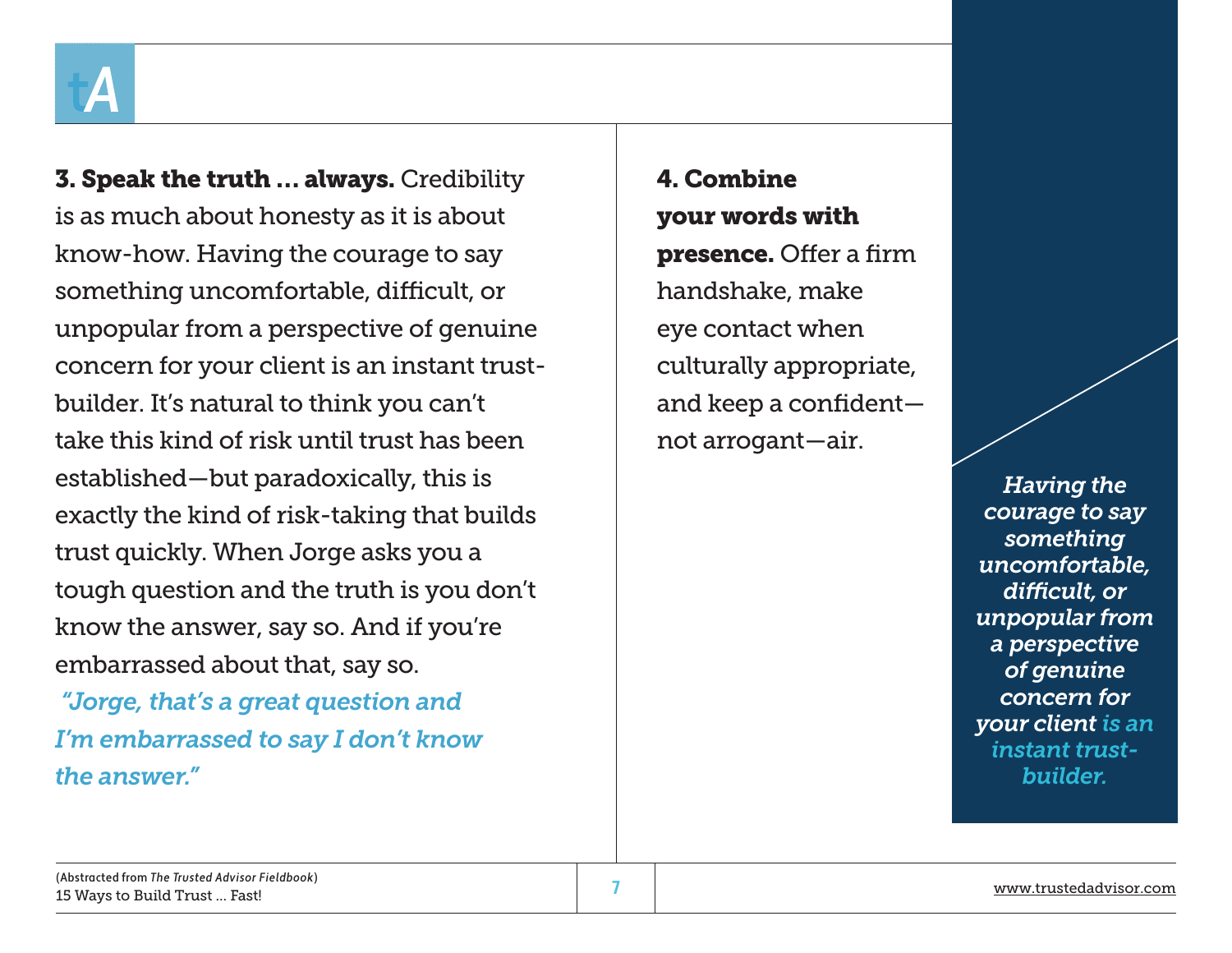

## *3 Easy Steps That Help You Demonstrate Your Reliability:*

1. Make lots of small promises. There's no need to wait until the end of a six-month project to prove you can be counted on; start on Day One by making lots of small promises, then follow through on each one. *"I'll be sure our white paper on organizational expansion is in your inbox, Jorge, by close of business today."*

**2. Be on time.** If your appointment with Ann is for 4:00 in the afternoon, let your actions convey that punctuality is just one way you keep your word. Then go the extra mile by arriving (physically or virtually) in plenty of time to review your notes, get your mindset and intentions in order, and take a couple of deep breaths. In other words, take an extra few minutes to be fully present.

**3. Use their terminology.** Reliability is rooted in a feeling of familiarity. Using others' jargon, not yours, is a great way to create that feeling in your very first encounter. If you say "public offering" and Ann says "IPO," go with IPO.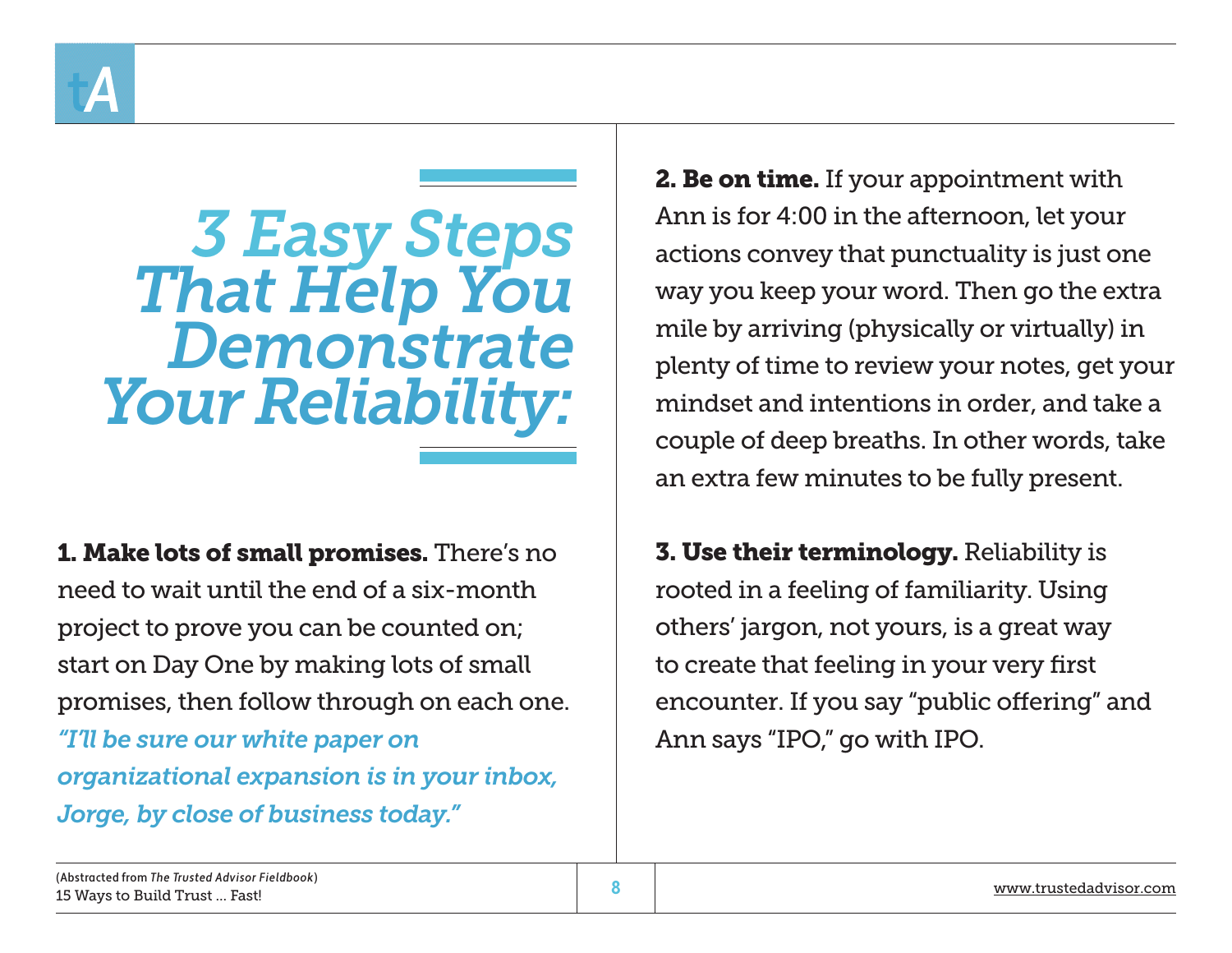

*Four Ways to Immediately Increase Intimacy With Others:*

1. Be willing to name the proverbial **elephant in the room.** People want to know they can count on you to speak the truth, candidly and respectfully. Yes, doing this can feel risky. To this we say … good! Then you're on the right track. *"Jorge, at the risk of stating the obvious, you're a man who prefers—understandably to do work with those in your 'inner circle.' I recognize I'm not one of those people."*

2. Listen with empathy. Empathy takes effort and practice. What it doesn't take is time. You can demonstrate empathy in your very first interaction with someone. It simply requires a willingness to tune in and let on that you're tuned in. You don't have to agree with a single word the other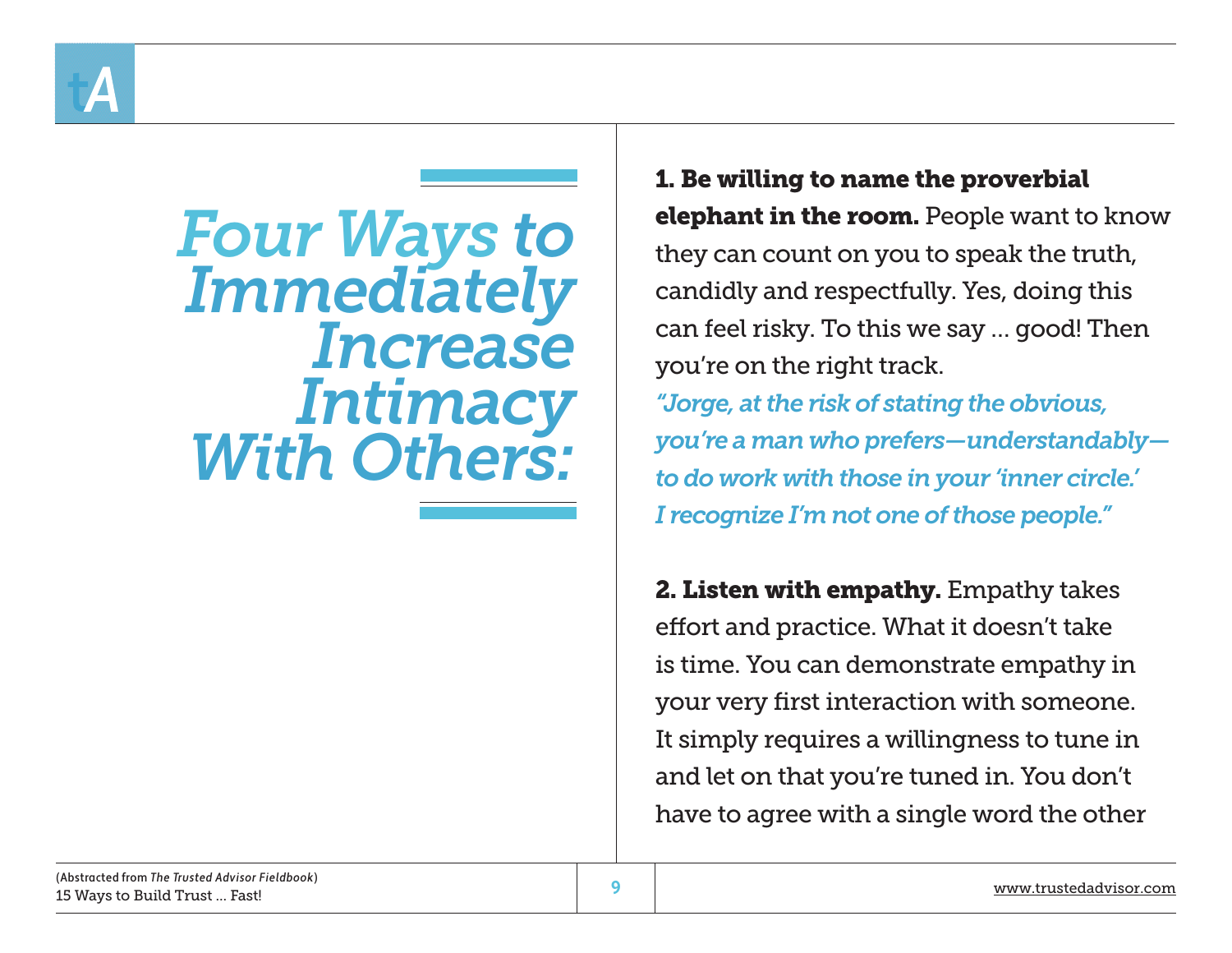

person says; you simply have to understand it. If and when the time comes to share a dissenting viewpoint, you've earned the right to be heard with respect by giving that very gift in the first place.

*"Ann, I'm sensing your concerns about the project, along with some hesitation to focus on the Help Desk first. I'd like to hear more about your viewpoint."* 

3. Tell them something you appreciate about them. Oftentimes we think nice things that we don't take the time to express. It only takes a moment to pause and "think out loud." As with any feedback, it helps to be as specific as possible. General statements have far less impact.

*"Jorge, I really appreciate the leadership you demonstrated in yesterday's meeting. It was a tough crowd, and you stayed firm while being interested in every dissenting viewpoint that was expressed."* 

**4. Address people by name.** Whoever said there's nothing sweeter than the sound of your own name was onto something. Referring to others by name—whether you use first names or title/rank as appropriate makes your interaction more personal and also helps you focus. Try it. You'll be amazed how quickly it becomes a habit.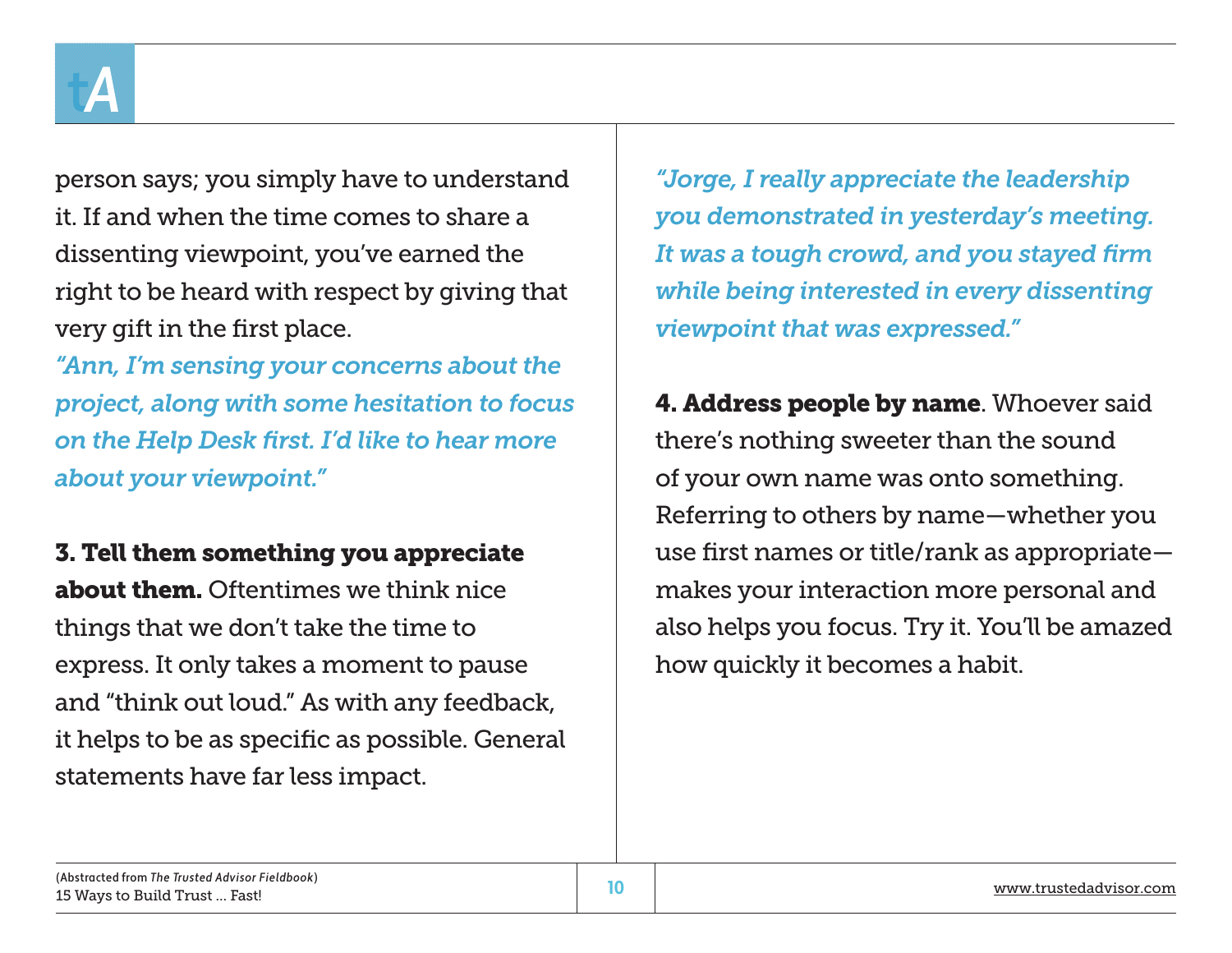

*We Saved the Best for Last: Four Easy Actions to Demonstrate Low Self-Orientation:*

1. Give away ideas. Recall these wise words from *The Trusted Advisor*: "Expertise is like love: not only is it unlimited, you destroy it by not giving it away." Bring three to five ideas to any interaction and be willing to share them unreservedly; then generate more. It's not as hard or time-consuming as it sounds—if you give yourself permission to be both creative

*Referring to others by name—using first names, or title/rank as appropriate makes your interaction more personal and also helps you focus.*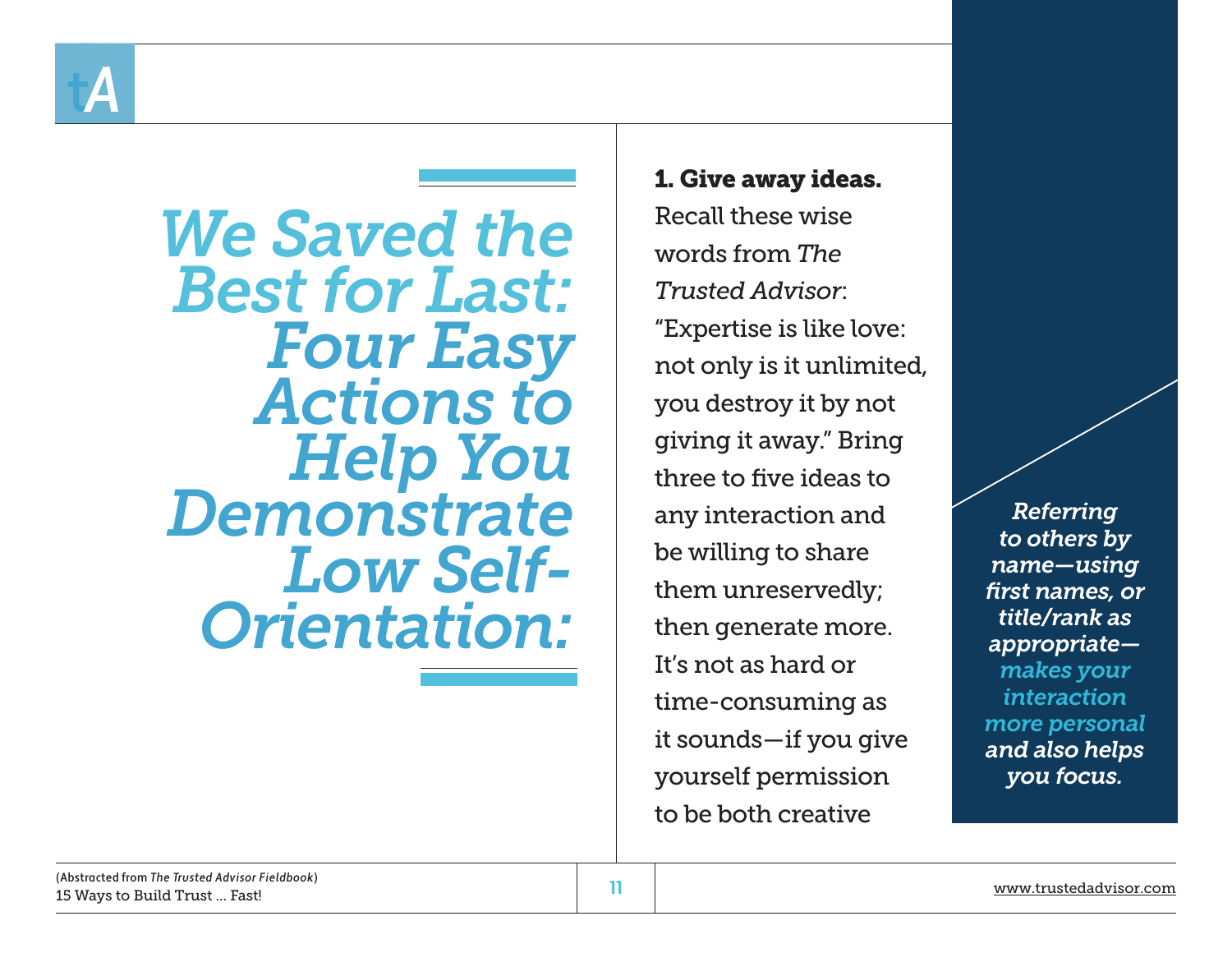

and generous, ideas will flow freely and quickly.

**2. Build a shared agenda.** This is a simple practice with big payback. Whether you're meeting formally or informally, in person or virtually, share your ideas about how best to spend your time (your preparation shows respect) and then find out what others have in mind. Create a plan together. Be willing to let go of your own ideas about the right way. You'll foster a sense of ownership while demonstrating a "we not me" attitude.

## 3. Steer clear of premature problem

solving. The second biggest cause of trustbreaking conversations, right behind not listening, is accelerating too quickly to

a solution. Not coincidentally, the most pervasive problem in sales is "premature solutions": the mistaken belief that the sooner you can begin solving the problem, the more effective you will be. Do whatever it takes to slow yourself down: cross your fingers as a reminder that when the other person has finished you have a comment or a question; count to five so you don't interject too soon; take notes; set clear expectations that the first half of the meeting will be dedicated to exploring the problem, not solving it.

**4. Relax your mind.** The more distracted you are, the more your focus is on you rather than on others. We all have that little internal voice that clogs our brain with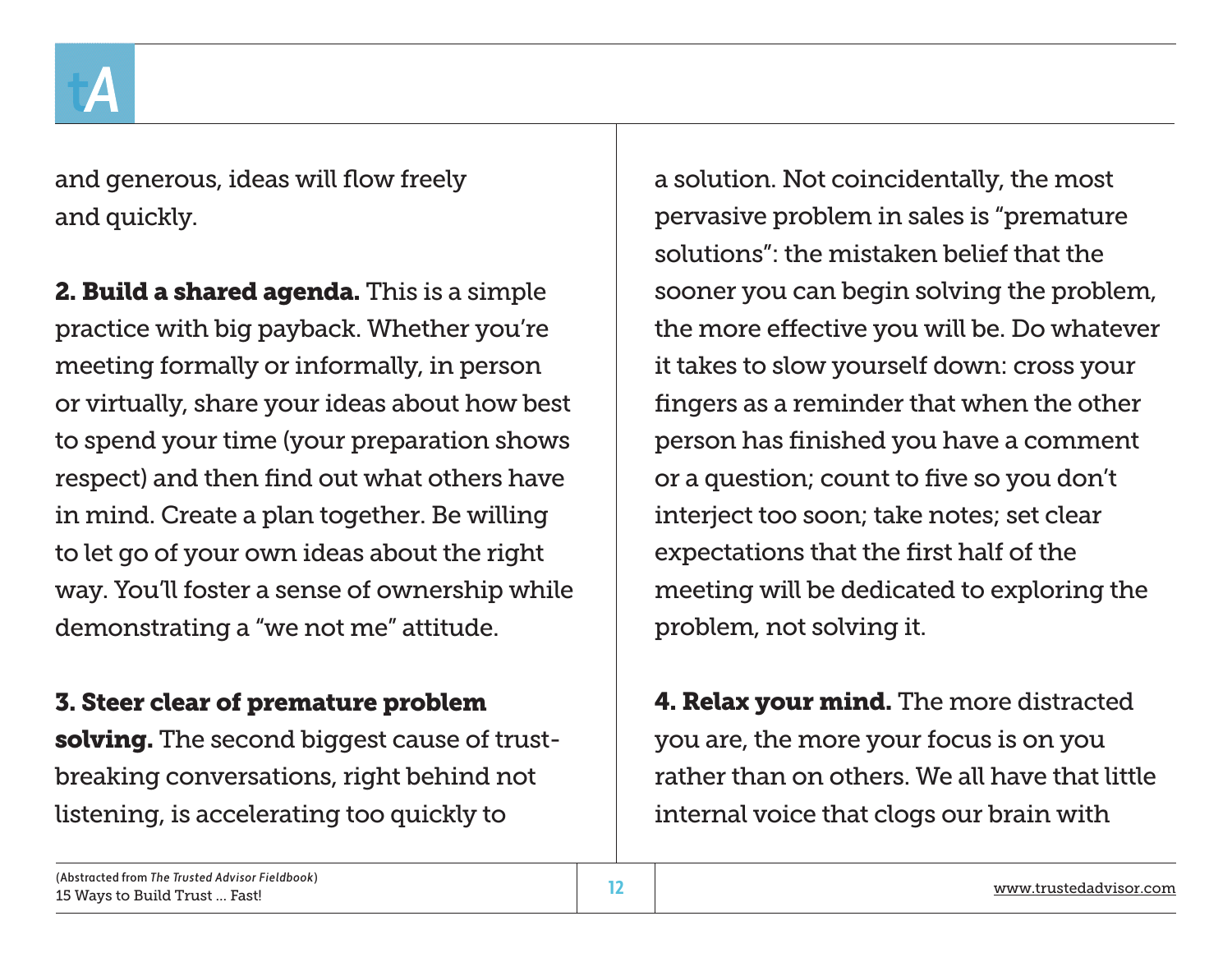

incessant chatter. (Don't have a little voice in your head? Your little voice is the one that says, "What little voice? I don't have a little voice.") While that little voice will never go away (it comes with being human), there are ways to minimize it. Train your brain to notice random chatter, and substitute some wry wisdom of your own choosing, such as: *"I am not the center of the universe." "It's a 'we' game, not a 'me' game." "A point of view doesn't commit you for life."*

Or simply take a deep breath and refocus on the person at hand. This is similar to the practice that experienced meditators use when "monkey mind"—a mind that jumps from thought to thought like a monkey jumps from tree to tree—takes over.

Follow these tips consistently and you'll build trust at lightning speed. You'll be startled by the impact on your business goals.

*The most pervasive problem in sales is "premature solutions": the mistaken belief that the sooner you can begin solving the problem, the more effective you will be. – Neil Rackham*

*Oftentimes we think nice things that we don't take the time to express. It only takes a moment to pause and "think out loud."*